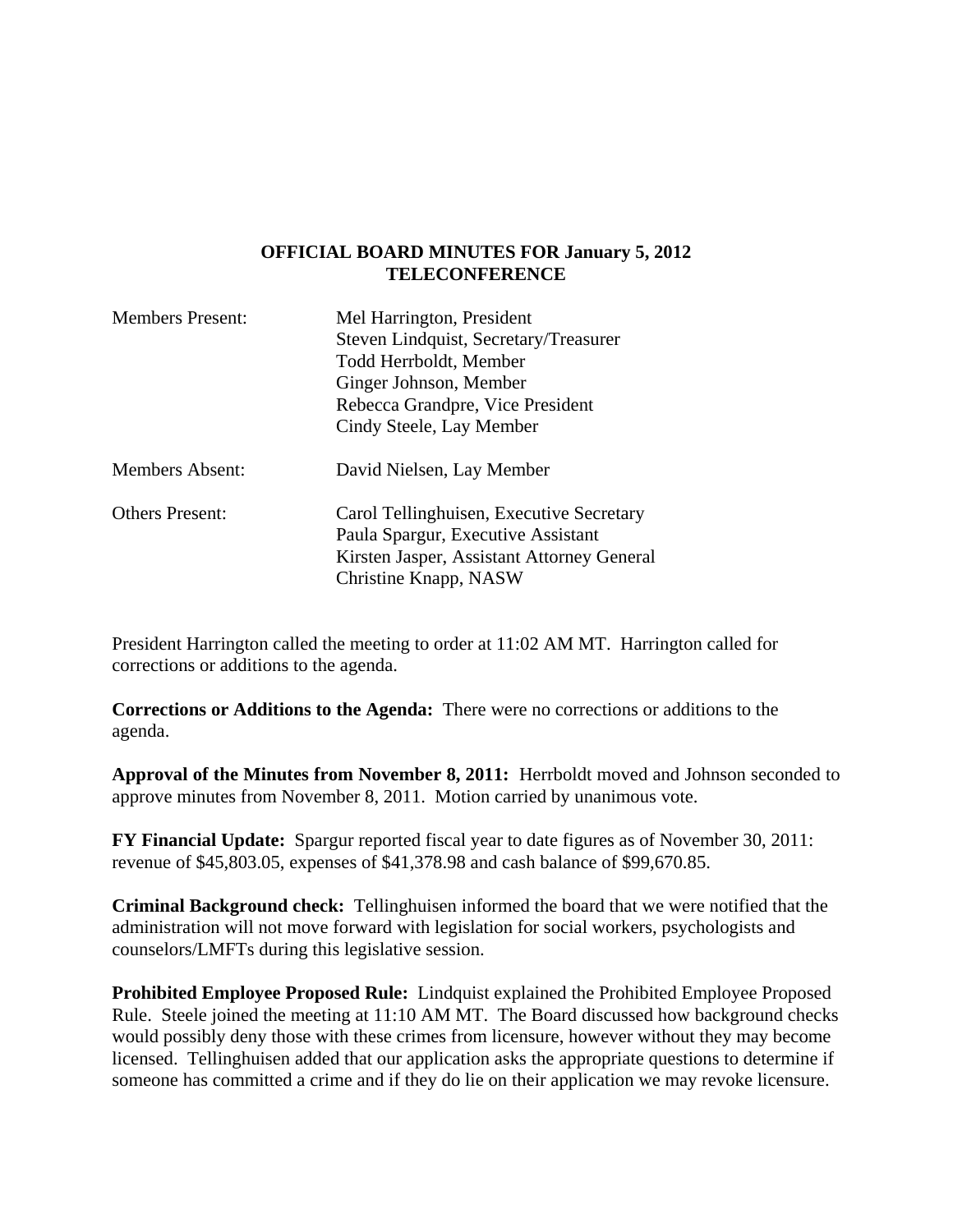#### **Page (2)-South Dakota Board of Social Work Examiners Board meeting minutes January 5, 2012**

**Equivalency Review Officer Position:** Grandpre moved and Johnson seconded to enter executive session at 11:20 AM MT to discuss Equivalency Review Officer Position, Complaint/Investigations and CSW-PIP Contract and Applicant Approvals. Motion carried by unanimous vote. Knapp exited the meeting. Lindquist moved and Johnson seconded to exit executive session at 11:39 AM MT. Motion carried by unanimous vote. Knapp joined the meeting. Harrington exited the meeting at 11:40 AM MT.

The Board discussed the Equivalency Review Office Position. Grandpre explained that various entities and people had brought to the board concerns with the appearance and how it could be potentially perceived if the current selection for the Equivalency Review Office Position handled the evaluation of the transcripts of those applying for the Social Work Equivalency level of licensure when holding a position with NASW. In addition, NASW has expressed an opinion of wanting to eliminate the Social Work by Equivalency level of licensure. The board discussed these concerns and agreed not to offer the candidate the position to eliminate any perceived conflict of interest, even though the candidate would be an excellent choice if not for that. The Board will have Wintemute continue in this position until a replacement can be found.

### **Complaints/Investigations Update:**

**#245**- complaint is pending.

**#246**- Harrington recommended to dismiss complaint #246 based on lack of follow through on the part of the complainant. Johnson moved and Herrboldt seconded to accept Harrington's recommendation. Motion carried by roll call vote; Lindquist, yes; Johnson, yes; Grandpre, yes; Herrboldt, yes; Steele, yes.

# **CSW-PIP Contract and Applicant Approvals:**

Beckham, B.: Lindquist moved and Herrboldt seconded to approve supervision beginning November 14, 2011. Motion carried by roll call vote; Lindquist, yes; Johnson, yes; Grandpre, yes, Herrboldt, yes; Steele, yes.

Beyenhof, S.: Lindquist moved and Herrboldt seconded to approve supervision beginning December 2, 2011. Motion carried by roll call vote; Lindquist, yes; Johnson, yes; Grandpre, yes, Herrboldt, yes; Steele, yes.

Grogan, H.: Lindquist moved and Herrboldt seconded to approve supervision beginning December 12, 2011. Motion carried by roll call vote; Lindquist, yes; Johnson, yes; Grandpre, yes, Herrboldt, yes; Steele, yes.

Lafler-Ratigan, A.: Lindquist moved and Herrboldt seconded to approve supervision beginning December 21, 2011. Motion carried by roll call vote; Lindquist, yes; Johnson, yes; Grandpre, yes, Herrboldt, yes; Steele, yes.

Nielsen Ogdahl, E.: Johnson moved and Lindquist seconded to send a letter informing Nielsen that four years of supervision will be required based on the number of hours employed doing clinical work. Supervision beginning February 1, 2012 is approved. Motion carried by roll call vote;